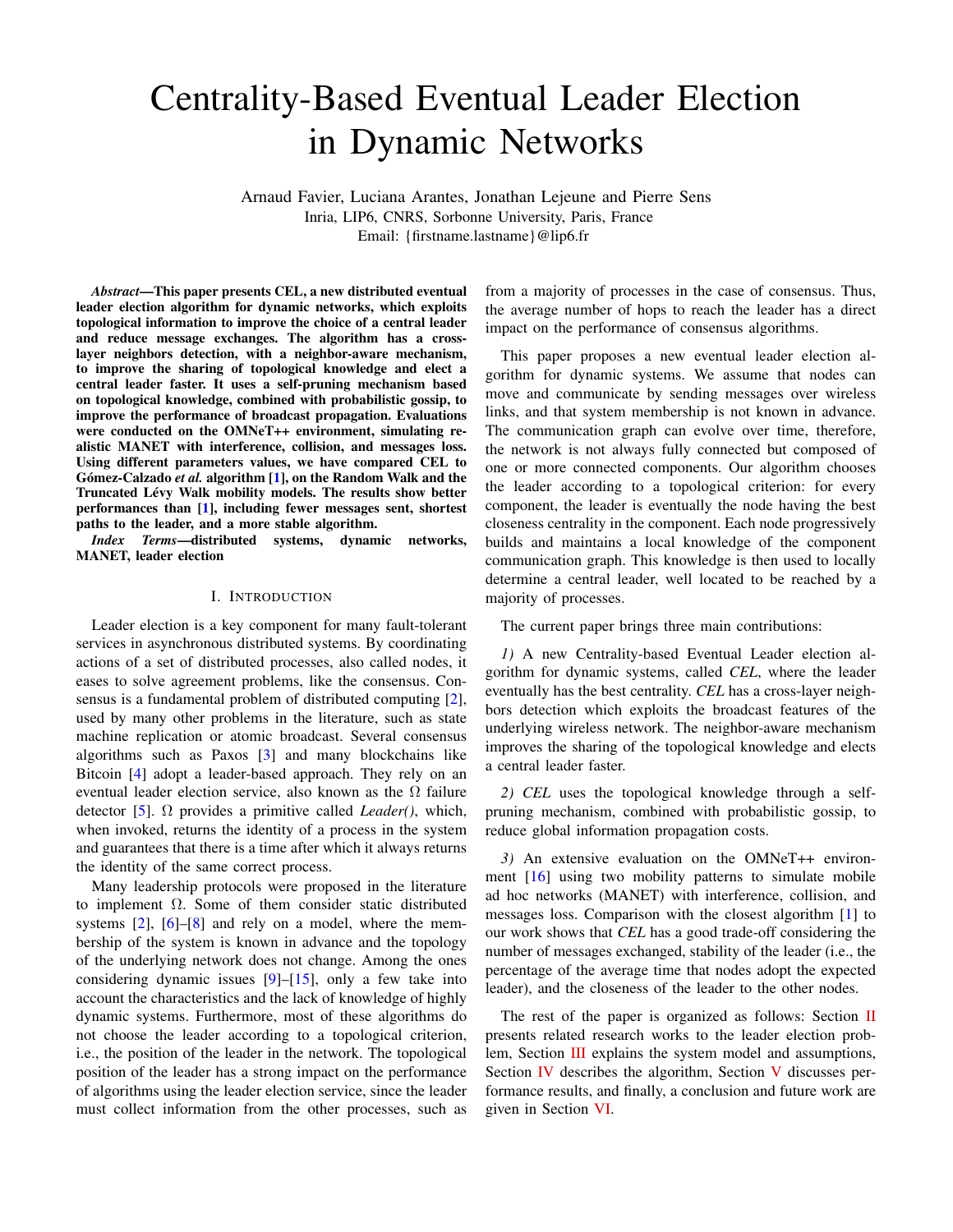## II. RELATED WORK

<span id="page-1-0"></span>Several protocols were proposed in the literature to implement  $\Omega$  in asynchronous systems prone to crash failures, taking into account a static model [\[17\]](#page-7-11)–[\[19\]](#page-7-12). Since it is impossible to solve an eventual leader election in such systems [\[20\]](#page-7-13), additional assumptions are necessary. The majority of works use one of the two orthogonal approaches: timer-based, which assumes that links are eventually timely [\[17\]](#page-7-11), [\[19\]](#page-7-12), or message exchange pattern-based [\[21\]](#page-7-14), i.e., a query-response mechanism where eventually there is a link whose responses are always received before the others. A punishment mechanism when nodes do not send their message on time is then used as a criterion to elect the most stable leader.

Leader election in a dynamic context has been studied by several authors. In [\[9\]](#page-7-7), Malpani *et al.* build an acyclic graph on top of a dynamic topology where each node has a direct path to the leader. However, the choice of the leader is based on a movement-based counter and does not take into account the underlying network topology. This algorithm was extended by [\[12\]](#page-7-15) and [\[13\]](#page-7-16) where the election of a new leader requires three diffusion waves over the network. Such waves induce a high number of messages, which slow down the eventual election of the leader.

Rahman *et al.* use in [\[11\]](#page-7-17) the highest identifier node as the criterion to elect a node. The algorithm builds a spanning tree and requires heartbeat, probe, reply, and acknowledgment messages. Therefore, the number of exchanged messages is very high, and can overload the network. Vasudevan *et al.* [\[10\]](#page-7-18) use a wave algorithm to build a spanning tree, with a static election criterion based on the highest arbitrary value initially given to a node. However, a leader is elected only when it is accepted by all nodes in the network. The algorithm proposed by Kim *et al.* [\[15\]](#page-7-8) also builds a spanning tree to elect a centrally positioned leader, according to the average depth of nodes in the tree. However the central leader is not always optimal, depending on the initiator node of the election, and the mobility of nodes is not studied.

The leader election algorithm for dynamic network proposed in [\[14\]](#page-7-19) uses a message exchange pattern-based. Authors consider some eventual network stability assumptions, and the election criterion is only based on a punishment approach regardless of the topological position of the leader.

In our previous work [\[22\]](#page-7-20), the algorithm elects a central leader, but assumes reliable communication channels, which are not suitable for realistic environments with message interference and collisions. A global view of the network is exchanged using probes and an update mechanism, leading to message collisions and losses. Furthermore, the knowledge of the topology is not used to improve communication performance, and the bidirectional links assumption is not taken into account to optimize knowledge sharing.

Gómez-Calzado *et al.* use in [\[1\]](#page-7-0) a mechanism to detect whether a node is connected to other nodes. Periodically, unconnected nodes send *join* messages, while among the connected nodes, only the leader initiates the sending of messages, which are then relayed by other nodes. Such an approach induces a large number of messages to be sent. The elected leader will be the oldest node of the connected component with the highest identifier. Therefore, the leader is not necessarily the best-located node to be reached by a majority of nodes.

#### III. SYSTEM MODEL AND ASSUMPTIONS

<span id="page-1-1"></span>The system is considered partially synchronous, with two unknown upper bounds:  $\delta$  on the transmission delay (eventual timely links), and  $\phi$  on the time taken by a node to execute a step. We consider one process per node, therefore, the words *node* and *process* are interchangeable.

Node states and failures: Nodes always follow the specification of the algorithm until they fail. They can fail by crashing and a node can recover, joining the system again with the same *unique identifier* as before the failure. Hence, a node keeps its identifier regardless of its state, and two nodes cannot have the same *identifier*. However, a node does not recover its state neither its knowledge of the network membership, thus, is initialized again.

Initially, all nodes in the system are in the *correct* state. A node is considered *faulty* if it fails and does not recover, or if it leaves the system forever. Otherwise, if present in the system, it is considered *correct*.

Communication graph: The system is modeled as an undirected graph, where a vertex corresponds to a node, and an edge represents a communication link between two nodes, i.e., a distance of 1-hop. Two nodes can communicate directly if they are in the transmission range of each other, i.e., a receiver node is located inside the emission range of a sender node. In our system, the emission range is the same as the reception range. Therefore, if node  $i$  can communicate with node  $j$ , node  $j$  can also communicate with node  $i$  (bidirectional links).

Adjacent vertices of a node are called *neighbors*, and the set of them is called the *neighborhood* of this node. A given node belongs to a connected graph formed by its neighbors, neighbors of its neighbors, and so on, which we called a *connected component*.

Due to the movement, failure, and disconnection of nodes, the system can be divided into two (or more) different connected components. Each of them is considered to be a fully-fledged network in itself, and therefore, eventually elects one leader. Both partial synchrony and algorithm ensure that, regardless of topology changes, if the changes cease, each connected component will eventually elect a single leader.

Channels: Nodes can only communicate by broadcasting local messages, which are received by all neighbors of the sending node. Communication is based on a fixed Wi-Fi channel, chosen beforehand. We consider *unreliable* communication channels with messages losses, inducted by messages interference and collisions. Therefore, the CSMA/CA protocol included in IEEE 802.11 [\[23\]](#page-7-21), is used to handle messages losses. There are no assumptions about message ordering, i.e., messages can be delivered out of order.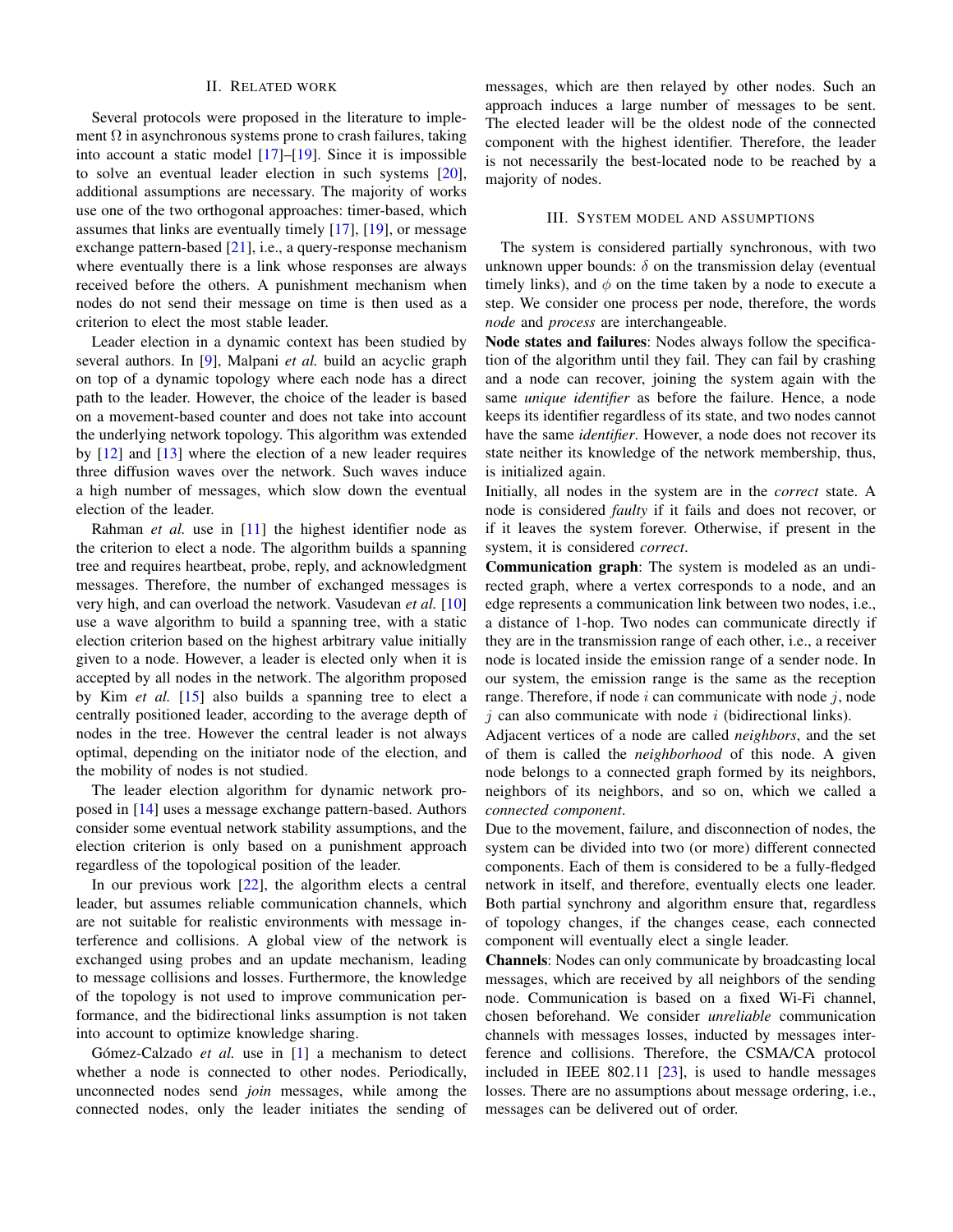Algorithm 1: *Centrality-based Eventual Leader (CEL)* election algorithm for node  $i$ 

<span id="page-2-18"></span><span id="page-2-17"></span><span id="page-2-16"></span><span id="page-2-15"></span><span id="page-2-14"></span><span id="page-2-13"></span><span id="page-2-12"></span><span id="page-2-11"></span><span id="page-2-10"></span><span id="page-2-9"></span><span id="page-2-8"></span><span id="page-2-7"></span><span id="page-2-6"></span><span id="page-2-5"></span><span id="page-2-4"></span><span id="page-2-3"></span>1 Typedef view:  $\langle$  clock: *int*, neigh: set(*id*)) 2 Message *knowledge*:  $\langle \text{map}(\text{key: } id, \text{ value: } view) \rangle$ <sup>3</sup> Local variables: <sup>4</sup> known: map(key: *id*, value: *view*) <sup>5</sup> Initialization: 6 | known[i].neigh  $\leftarrow \{i\}$ 7 | known[i].clock  $\leftarrow$  0 8 Connection of node  $j$ : 9 known[i].neigh ← known[i].neigh  $\cup$  {j} 10 known[i].clock  $\leftarrow$  known[i].clock + 1 11 **if**  $j \notin known$  then 12 | known[j].neigh  $\leftarrow \{j, i\}$ 13 | known[j].clock  $\leftarrow$  1 14 else 15 | known[j].neigh ← known[j].neigh ∪ {*i*} 16 known $[j]$ .clock ← known $[j]$ .clock + 1 17 | **LocalBroadcast** (*knowledge* (*known*), 1) 18 Disconnection of node  $j$ : 19 known[i].neigh  $\leftarrow$  known[i].neigh  $\setminus \{j\}$ 20 known[i].clock  $\leftarrow$  known[i].clock + 1 21 | known[j].neigh ← known[j].neigh \ {*i*} 22 known[j].clock  $\leftarrow$  known[j].clock + 1 23 | **LocalBroadcast** (*knowledge* (*known*), 1) <sup>24</sup> Receive *knowledge* message known<sup>j</sup> from node j: 25  $\forall n \in known_i$  do 26 **if**  $n \notin$  *known* or  $27$  **known**<sub>i</sub> $[n]$ .clock > known $[n]$ .clock then 28 | | | known $[n] \leftarrow \text{known}[n]$ 29 | | UpdateNeighbors (known<sub>j</sub>, *n*) 30 **else if**  $known<sub>i</sub>[n].clock = known[n].clock$  then 31 | known[n].neigh ← known[n].neigh ∪ known<sub>i</sub> [n].neigh  $32$  | | UpdateNeighbors (known<sub>j</sub>, *n*) 33 **if known was updated then** <sup>34</sup> TopologicalBroadcast ()

<span id="page-2-33"></span><span id="page-2-32"></span><span id="page-2-31"></span><span id="page-2-30"></span><span id="page-2-29"></span><span id="page-2-28"></span><span id="page-2-27"></span><span id="page-2-26"></span><span id="page-2-25"></span><span id="page-2-24"></span><span id="page-2-23"></span><span id="page-2-22"></span><span id="page-2-21"></span><span id="page-2-20"></span><span id="page-2-19"></span><span id="page-2-2"></span>Membership and nodes identity: Initially, each node only knows its unique *identifier* in the system. This means that nodes do not know the total number of nodes, neither the membership of the system. Nodes detect their neighbors through a *cross-layer* mechanism described in Section [IV-B,](#page-2-1) using already existing *beacon* messages of the data link layer.

# IV. LEADER ELECTION ALGORITHM

<span id="page-2-0"></span>This section presents the *Centrality-based Eventual Leader*  $(CEL)$  election algorithm. The pseudo-code for node  $i$  is given in Algorithm [1.](#page-2-2) In *CEL*, every node maintains a topological knowledge of the connected component to which it belongs. The algorithm builds this knowledge during node connections and disconnections (triggered by the *cross-layer* mechanism), and by sending *knowledge* messages to its neighbors. Nodes

<span id="page-2-43"></span><span id="page-2-42"></span><span id="page-2-41"></span><span id="page-2-40"></span><span id="page-2-39"></span><span id="page-2-38"></span><span id="page-2-37"></span><span id="page-2-36"></span><span id="page-2-35"></span><span id="page-2-34"></span>35 Call of UpdateNeighbors( $known_i$ , n):  $\forall k \in \text{known}_i[n].\text{neigh do}$  **if**  $k \notin$  *known* or *known*<sub>i</sub>[k].clock > known[k].clock then 39 | | known $[k] \leftarrow \text{known}[k]$ **else if**  $known_i[k].clock = known[k].clock$  then 41 known[k].neigh ← known[k].neigh ∪ known<sub>i</sub> [k].neigh Call of TopologicalBroadcast():  $\forall n \in \text{known}[i].\text{neigh do}$  if *known[*n*].neigh = known[*i*].neigh* then **if**  $n < i$  then 46 | | | | | **return LocalBroadcast** (*knowledge* (known), ρ) Invocation of Leader(): 49 component  $\leftarrow$  known[i].neigh  $\forall j \in component$  do component ∪ known[j].neigh 52 | return Max (ClosenessCentrality (component))

<span id="page-2-49"></span><span id="page-2-48"></span><span id="page-2-47"></span><span id="page-2-46"></span><span id="page-2-45"></span><span id="page-2-44"></span>spread *knowledge* messages using *probabilistic gossip*, combined with a *self-pruning* mechanism that exploits the topological knowledge to reduce the number of messages sent. A new *knowledge* message is only sent after a connection or disconnection. Based on the component knowledge, the algorithm eventually elects one leader per component, which is placed at the center of the component.

# *A. Data structures, messages, and variables*

*CEL* uses a data structure called a view (line [1\)](#page-2-3). A *view* associated to node  $i$  is composed of two elements: 1) a logical *clock* value, acting as a timestamp and incremented at each connection and disconnection; 2) a set of node *identifiers*, which are the current neighbors of  $i$ .

Each node  $i$  maintains a local variable (line [3\)](#page-2-4) called **known**. This variable represents the current topological knowledge that  $i$  has of its current component (including itself).

The only type of message exchanged between neighbors is the knowledge message (line [2\)](#page-2-5). It contains the current topological knowledge that the sender node has of the network, i.e., its *known* variable.

#### <span id="page-2-1"></span>*B. Description of the algorithm*

Firstly, node i initializes its *known* variable with its own identifier  $(i)$ , and sets its logical clock to 0 (lines [5](#page-2-6) to [7\)](#page-2-7).

*a) Node connection:* When a new node j appears in the transmission range of  $i$ , the cross-layer mechanism of i detects j, and triggers the *Connection* method (line [8\)](#page-2-8). Node  $j$  is added to the neighbors set of node  $i$  (line [9\)](#page-2-9). As the knowledge of  $i$  has been updated, its logical clock is incremented (line [10\)](#page-2-10). Since links are assumed bidirectional, i.e., the emission range equals the reception range, if node  $i$ has no previous knowledge of  $j$  (line [11\)](#page-2-11), the neighbor-aware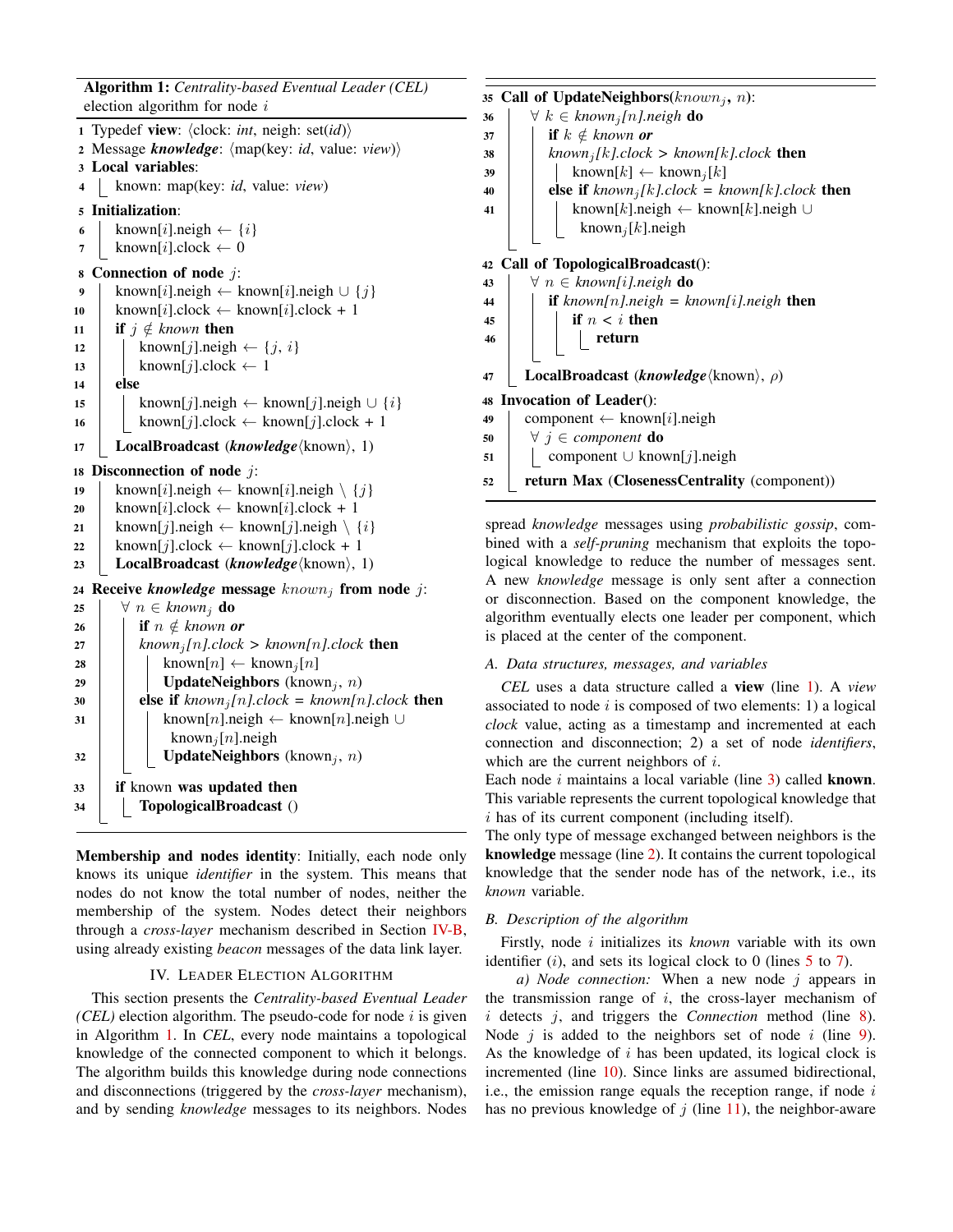mechanism adds both  $i$  and  $j$  in the set of neighbors of  $j$ (line [12\)](#page-2-12). Then, i sets the clock value of j to 1 (line [13\)](#page-2-13), as  $i$  was added to the knowledge of node  $j$ . On the other hand, if node i already has information about j (line [14\)](#page-2-14), i is added to the neighbors of  $j$  (line [15\)](#page-2-15), and the logical clock of node j is incremented (line [16\)](#page-2-16). Finally, by calling *LocalBroadcast* method, node  $i$  shares its knowledge with  $j$  and informs its neighborhood of its new neighbor  $i$ . Note that such a method sends a knowledge message to the neighbors of node  $i$ , with a gossip probability  $\rho$  [\[24\]](#page-7-22). However, for the first hop,  $\rho$  is set to 1 to make sure that all neighbors of  $i$  will be aware of its new neighbor j. Note that the cross-layer mechanism of node j will also trigger its *Connection* method, and the respective steps will also be achieved on node  $i$ .

*b) Node disconnection:* When a node j disappears from the transmission range of node  $i$ , the cross-layer mechanism stops receiving beacon messages at the MAC level, and triggers the *Disconnection* method (line  $18$ ). Node  $j$  is then removed from the knowledge of node  $i$  (line [19\)](#page-2-18), and its clock is incremented as its knowledge was modified (line [20\)](#page-2-19). Then, the neighbor-aware mechanism assumes that node  $i$ will also disconnect from  $j$ . Therefore,  $i$  is removed from the neighborhood of  $j$  in the knowledge of node  $i$ , and the corresponding clock is incremented (lines [21-](#page-2-20) [22\)](#page-2-21). Finally, node i broadcasts its updated knowledge to its neighbors (line [23\)](#page-2-22).

*c) Knowledge update:* When node i receives a knowledge message  $known_j$ , from node j (line [24\)](#page-2-23), it looks at each node *n* included in  $known_i$  (line [25\)](#page-2-24). If *n* is an unknown node for i (line  $26$ ), or if n is known by node i and has a more recent clock value in  $known_i$  (line [27\)](#page-2-26), the clock and neighbors of node *n* are updated in the knowledge of  $i$  (line [28\)](#page-2-27). Note that a clock value of  $n$  higher than the one currently known by node i (line  $27$ ) means that node n made some connections and/or disconnections of which node  $i$  is not aware. Then, the *UpdateNeighbors* method is called to update the knowledge of i regarding the neighbors of  $n$  (line [29\)](#page-2-28). If the clock value of node  $n$  is identical to the one of both the knowledge of node i and  $known_i$  (line [30\)](#page-2-29), the neighbor-aware mechanism merges the neighbors of node n from  $known_i$  with the known neighbors of  $n$  in the knowledge of  $i$  (line [31\)](#page-2-30). Remark that the clock of node  $n$  is not updated by the neighboraware mechanism, otherwise,  $n$  would not be able to override this view in the future with more recent information. The *UpdateNeighbors* method is then called (line [32\)](#page-2-31). Finally, node  $i$  broadcasts its knowledge only if this latter was modified (lines [33-](#page-2-32)[34\)](#page-2-33).

The *UpdateNeighbors* method (line [35\)](#page-2-34) updates the knowledge of i with information about the neighbors of node  $n$ (line [36\)](#page-2-35). If the neighbor k is an unknown node for i (line [37\)](#page-2-36), or if  $k$  is known by  $i$  but has a more recent clock value in  $known_i$  (line [38\)](#page-2-37), the clock and neighbors of node k are added or updated in the knowledge of node  $i$  (line [39\)](#page-2-38). Otherwise, if the clock of node  $k$  is identical in the knowledge of node  $i$  and in  $known_i$  (line [40\)](#page-2-39), the neighbor-aware mechanism merges the neighbors of node  $k$  in the knowledge of i (line [41\)](#page-2-40).

*d) Information propagation:* The *TopologicalBroadcast* method (line [42\)](#page-2-41) uses a self-pruning approach [\[25\]](#page-7-23) to broadcast or not the updated knowledge of node  $i$ , after the reception of a knowledge from a neighbor  $j$ . To this end, node i checks whether each of its neighbors has the same neighborhood as itself (lines [43](#page-2-42) to [44\)](#page-2-43). In this case, node  $n$  is supposed to have also received the knowledge message from neighbor node  $i$ . Therefore, among the neighbors having the same neighborhood than  $i$ , only the one with the smallest identifier will broadcast the knowledge (line [45\)](#page-2-44), with a gossip probability  $\rho$  (line [47\)](#page-2-45).

*e) Leader election:* The leader is elected when a process running on node i calls the *Leader* function (line [48\)](#page-2-46). This function returns the most central leader in the component according the closeness centrality (line [52\)](#page-2-47), using the knowledge of node  $i$ . The closeness centrality characterizes the ability of a node to spread information over the network. For a node  $x$ , the closeness centrality is the inverse of the sum of all shortest paths to other nodes, defined by Alex Bavelas [\[26\]](#page-7-24) with the following formula:

$$
C(x) = \frac{1}{\sum_{y} d(y, x)}
$$

where  $d(y, x)$  is the shortest path between nodes y and x. We chose the closeness centrality instead of the betweenness centrality, because it is faster to compute and requires fewer computational steps, therefore consuming less energy from the mobile node batteries than the latter.

First, node  $i$  rebuilds its component according to its topological knowledge. To do so, it computes the entire set of reachable nodes, by adding neighbors, neighbors of its neighbors, and so on (lines [49](#page-2-48) to [51\)](#page-2-49). Then, it evaluates the shortest distance between each reachable node and the other ones, and computes the closeness centrality for each of them. Finally, it returns the node having the highest closeness value as the leader (line [52\)](#page-2-47). The highest node identifier is used to break ties among identical centrality values. If all nodes of the component have the same topological knowledge, the *Leader()* function will return the same leader node when invoked. Otherwise, it may return different leader nodes. However, when the network topology stops changing, our algorithm ensures that all nodes of a component will eventually have the same topological knowledge and therefore, the *Leader()* function will return the same leader node for all of them [\[13\]](#page-7-16).

### V. RESULTS

<span id="page-3-0"></span>Realistic simulations were carried over in order to compare our *Centrality-based Eventual Leader* (*CEL*) algorithm, with the Ω eventual leader election algorithm of Gómez-Calzado *et al.* (see Section [II\)](#page-1-0).

## <span id="page-3-1"></span>*A. Simulation environment*

Experiments were conducted on a C++ discrete event simulator called OMNeT++ [\[27\]](#page-7-25), with the INET framework [\[28\]](#page-7-26) to model wireless protocols and mobile networks. This environment allows simulation of unreliable communication channels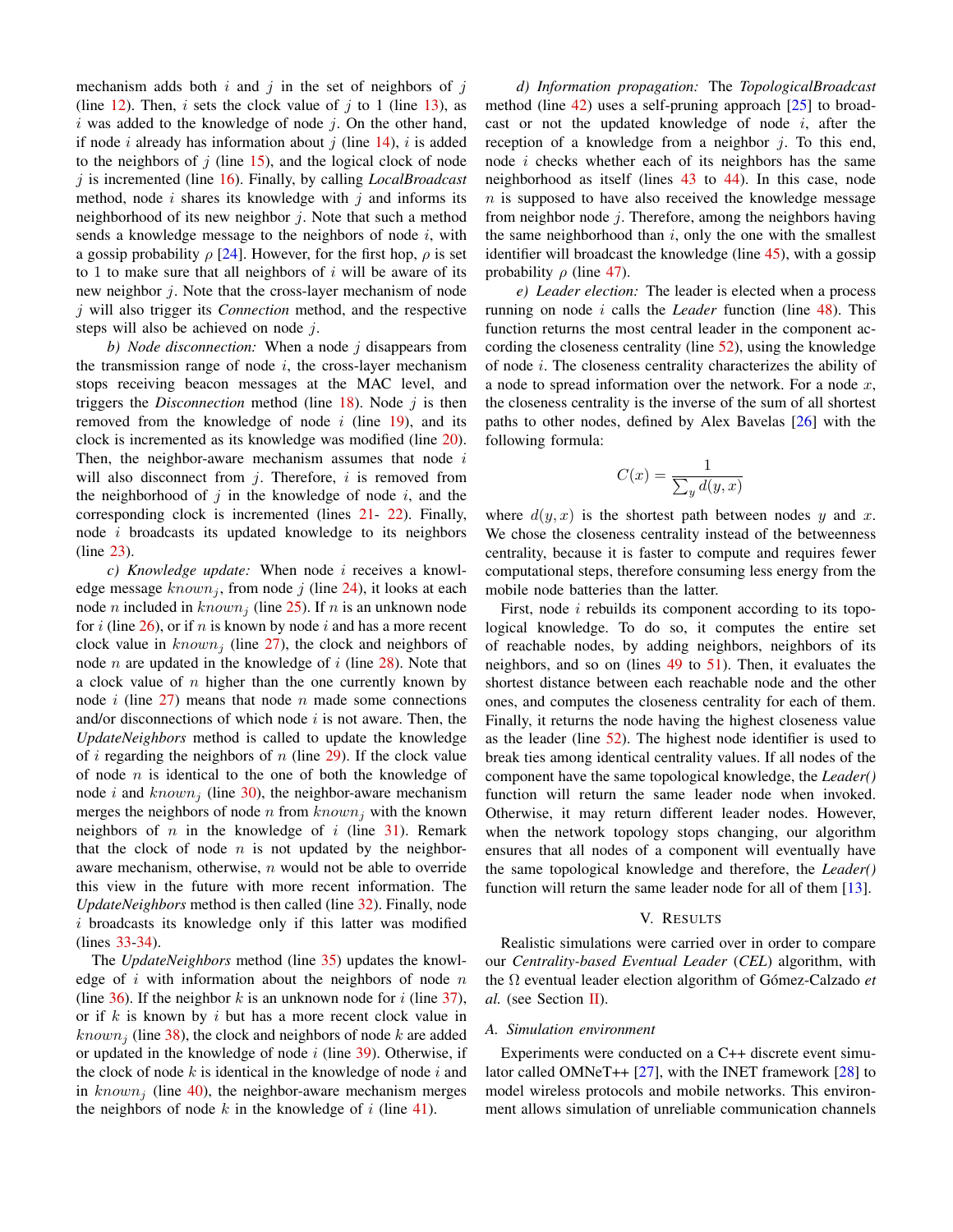and realistic layers of the OSI communication model. Each experiment involves 60 moving nodes placed in a  $500 \times 500$ meters obstacle-free area during 30 simulated minutes.

Simulations consider a full MANET network stack, with the physical and data-link layers following the IEEE 802.11n specifications [\[23\]](#page-7-21). An additional use of a cross-layer mechanism at the MAC level, allows the application layer to access neighbor's MAC addresses. Therefore, the identifier of a node is a MAC address, encoded on 3 bytes rather than usually 6 bytes, as we assume that all nodes have network components from the same manufacturer. Every node uses a single transceiver, with a fixed transmission range decided at the beginning of the experiment between 20m and 80m, and identical for all nodes. This transceiver uses the 2.4 GHz frequency band, with a nominal bitrate of 52 Mbps.

## *B. Mobility models*

Experiments use two mobility models from BonnMotion [\[29\]](#page-7-27), a mobility scenario generation tool: (1) *Random Walk* [\[30\]](#page-7-28), where a node moves from its current location to a new location by randomly choosing a direction in the interval  $[0, 2\pi]$  and a speed between 0.1m/s and 1m/s, with a pause time of 10 seconds once the destination is reached; (2) *Truncated Lévy Walk* [\[31\]](#page-7-29), which characterizes human mobility. Lévy walks are continuous-time random walks whose turning points are the visit points associated with the Lévy flights model. Parameters are a flight length coefficient  $\alpha$  sets to 1 and a pause time coefficient  $\beta$  sets to 1.

# *C. Algorithms settings*

In *CEL*, beacon messages are sent every  $\tau = 102.4$  milliseconds (usual interval value of the Target Beacon Transmission Time), detected at the MAC level by the cross-layer mechanism. We evaluated two configurations of the algorithm:

- In *CEL-1*, the probability  $\rho$  to gossip a knowledge message in the *TopologicalBroadcast* method is set to 1. Therefore, messages are flooded in the network, if the neighborhood of the sender node is different from the receiver's one.
- In *CEL-0.7*,  $\rho$  is set to 0.7, i.e., a message is retransmitted with 0.7 probability [\[24\]](#page-7-22), if the sender and receiver neighborhoods are different.

In Gómez-Calzado *et al.* algorithm, the frequency to send either *join* messages when a node is unconnected, or leader messages, is 102.4ms, as both are considered beacon messages. The timers detecting leader failure and node disconnection are initialized to 100ms and increased by 500ms when they expire. We ran multiple experiments and found these values were the best.

# *D. Metrics*

We considered the following three metrics:

*1) Average number of messages sent per second per node:* This metric does not consider *beacon* messages, since the same number of *beacons* is sent every  $\tau$  milliseconds in both algorithms. In *CEL*, *beacon* messages are sent by the underlying MAC layer.

*2) Average of the median path to the leader:* This metric characterizes how fast a leader can be reached a majority of nodes (at least 50%) in its component. We compute the *longest path* of all shortest paths from every node to their current leader, except for single node components, as its null path would unfairly improve the metric. Then, we compute the average of all medians over time.

*3) Instability:* The percentage of the average time a node elects a different leader from the eventual elected one. The latter is deduced by an oracle, based on the closeness centrality for *CEL*, and on the oldest node of the connected component with the highest identifier for Gómez-Calzado *et al.* algorithm. First, we compute the  $CurrentInstability$  at time t with the following formula:

$$
Current Instability_t = \frac{\sum_{i=0}^{N} \begin{cases} 0 \text{ if } leader_t(i) = oracle_t(i) \\ 1 \text{ if } leader_t(i) \neq oracle_t(i) \end{cases}}{N}
$$

where  $N$  is the number of nodes in the system, and  $i$  the node identifier. Then, we compute the *Instability* over the entire experiment time, which is the average  $Current Instability_t$ from 0, to the end of the experiment (1 800 seconds).

#### *E. Performance results*

The goal is to compare the performance of both versions of the *CEL* algorithm, with Gómez-Calzado algorithm [\[1\]](#page-7-0), using different transmission ranges on both mobility patterns. Note that the number of components in the system is strongly correlated with the transmission range.

*1) Average number of messages sent per second* is shown in Figures [1](#page-5-0) and [2](#page-5-0) for both mobility patterns. Right y-axes give the average number of components and their average diameter. In the Gómez-Calzado algorithm, nodes periodically send *join* messages when they are alone, in order to connect with a bigger component.

On both mobility models, *CEL-1* sends more messages than *CEL-0.7*, as it floods the network by broadcasting every received knowledge message. *CEL-0.7* reduces the number of messages sent per second, especially in larger transmission ranges, where more messages are broadcast at each topological change. There is an average reduction of 36% when  $\rho$  is set to 0.7 compared to  $\rho$  sets to 1, on both mobility patterns for a transmission range from 20m to 80m.

Note that the average message sent size varies from 4.56 to 6.58 bytes in the Gómez-Calzado algorithm, and from 263.03 to 1322.69 bytes for both versions of the *CEL* algorithm, as they share the topological knowledge of the component, and fits into the MTU of a single network packet.

*2) Average of the median path to the leader* is shown in Figures [3](#page-5-1) and [4](#page-5-1) for both mobility patterns. In Figure [3,](#page-5-1) we observe that the average median path from all nodes of the components to the leader, is shorter in *CEL* than in Gómez-Calzado algorithm for the Random Walk mobility model, with a gain of up to 26% in larger transmission ranges. Interestingly, the probabilistic gossip version of *CEL* has a low impact on the leader path.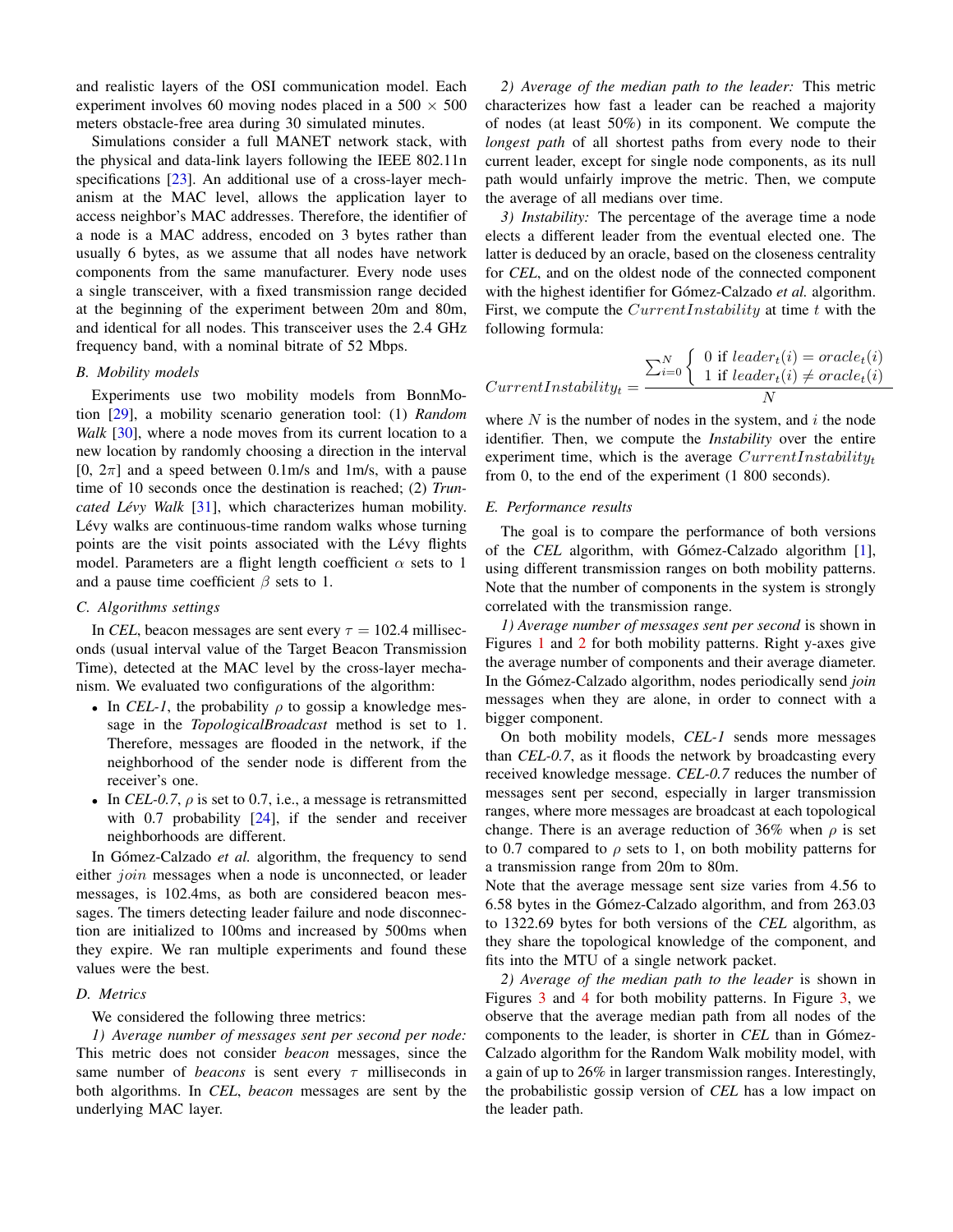<span id="page-5-0"></span>

Figure 1: Messages sent (lower is better) Random Walk



Figure 2: Messages sent (lower is better) Truncated Lévy Walk

The Truncated Lévy Walk pattern shows in Figure [4](#page-5-1) the impact of flying nodes which disrupt the component, by quickly moving in and out, therefore, modifying potential paths to the leader. Therefore, the difference between the *CEL* algorithm with  $\rho$  sets to 0.7 and the Gómez-Calzado algorithm, leads to a shortest path up to 15% for the probabilistic gossip version of *CEL*.

Sharing a topological knowledge like in the *CEL* algorithm, allows the election of a central leader per component. Consequently, the results confirm that the number of hops to reach the leader by the nodes of its component is reduced.

*3) Instability* evolution is shown in Figures [5](#page-6-0) and [6,](#page-6-0) according to the transmission range, and for both patterns. First, we observe that the average instability increases when the transmission range increases, since components are composed of more nodes with a larger diameter. Hence, it takes a longer time to elect a new leader for all the algorithms.

In Figure [5,](#page-6-0) the percentage of instability in Gómez-Calzado algorithm is on average 69% higher than on both *CEL* versions. There is no significant instability difference between the *CEL* versions. The instability for the Truncated Lévy Walk

<span id="page-5-1"></span>

Figure 3: Leader path (lower is better) Random Walk



Figure 4: Leader path (lower is better) Truncated Lévy Walk

pattern in Figure [6,](#page-6-0) shows that the *CEL* algorithm is more stable than Gómez-Calzado algorithm when the transmission range increases. On average, *CEL* versions are 57% more stable than Gómez-Calzado algorithm. We also observe that the probabilistic gossip version of *CEL* with  $\rho$  sets to 0.7, is slightly less stable than the flooding version with  $\rho$  sets to 1. This is induced by a lower number of broadcast messages, making disrupting changes caused by flying nodes, to take more time to be spread over large components diameter.

*4) Focusing on the 60 meters range over time* is interesting to understand in detail the differences between the algorithms behaviors, on an approximate range of usual Wi-Fi indoor devices. Figures [7](#page-6-1) and [8](#page-6-1) show the average instability from time 0 to time  $t$  for both mobility patterns. The right y-axis gives the exact number of components at time  $t$ .

In Figure [7,](#page-6-1) at the beginning of the experiment on the Random Walk pattern, Gómez-Calzado algorithm has a higher instability rate, which quickly decreases to reach a threshold of 50% at 240 seconds, with a slight increase over time. Both *CEL* algorithm versions need a few seconds to stabilize, before reaching a threshold of around 430 seconds. The probabilistic gossip version of *CEL* is less stable than the flooding version,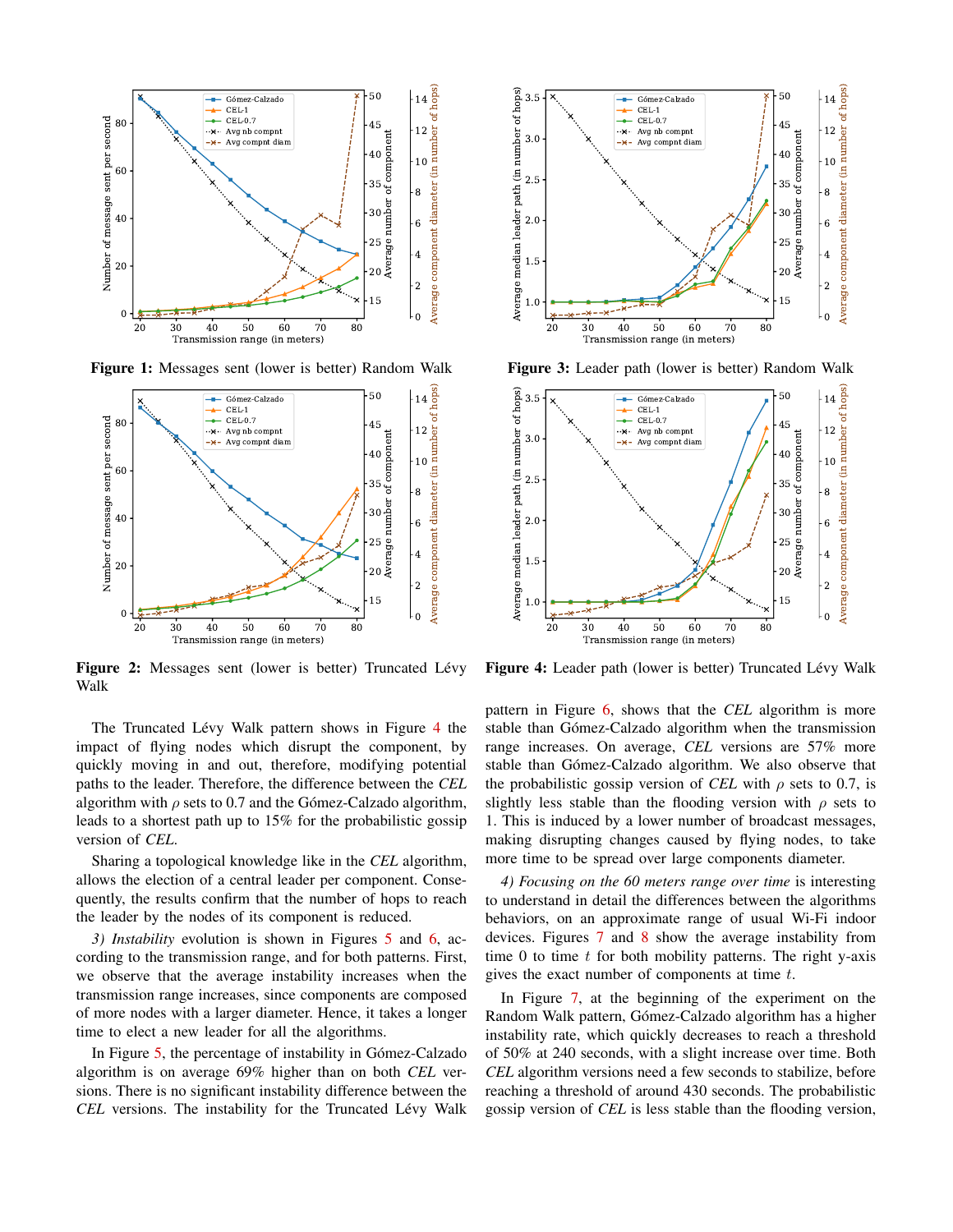<span id="page-6-0"></span>

Figure 5: Instability (lower is better) Random Walk



Figure 6: Instability (lower is better) Truncated Lévy Walk

as some knowledge messages are not broadcast by nodes to their neighborhood.

Figure [8](#page-6-1) shows that the Truncated Lévy Walk model increases the instability of Gómez-Calzado algorithm, where an instability threshold of 59% is reached after 416 seconds. On the other hand, the *CEL* versions have a common instability evolution over time, with a small difference at the end of the experiment following the rebroadcast probability.

*5) A comparative analysis with Topology Aware* [\[22\]](#page-7-20) pre-sented in Section [II,](#page-1-0) shows the performance gain by both the neighbor-aware and self-pruning mechanisms which exploit

<span id="page-6-2"></span>

|                      | Topology Aware | $CEL-1$   | $CEL-0.7$ |
|----------------------|----------------|-----------|-----------|
| Messages sent        | 53.32/s        | 24.91/s   | 14.97/s   |
| Leader path (in hop) | 2.44           | 2.20      | 2.24      |
| Instability          | 21.75%         | $12.15\%$ | $19.04\%$ |

Table I: Random Walk (lower is better)

|                      | Topology Aware | $CEL-1$ | $CEL-0.7$  |
|----------------------|----------------|---------|------------|
| Messages sent        | 84.06/s        | 52.35/s | $30.74$ /s |
| Leader path (in hop) | 3.50           | 3.14    | 2.96       |
| Instability          | 54.53%         | 45.92%  | 62.36%     |

Table II: Truncated Levy Walk (lower is better)

<span id="page-6-1"></span>

Figure 7: Instability at 60m (lower is better) Random Walk



Figure 8: Instability at 60m (lower is better) Truncated Lévy Walk

the topological knowledge, and by the probabilistic gossip. Experiments ran in the realistic OMNeT++ environment de-scribed in Section [V-A,](#page-3-1) with a probe frequency  $\tau = 102.4$ ms for Topology Aware. The analysis is focused on a WiFi transmission range of 80 meters, as it is the highest range of our experiments and a complex configuration with large components diameters. Results for the Random Walk mobility pattern in Table [I,](#page-6-2) show that exploiting the topological knowledge reduces the number of messages sent per second by 71.92% comparing the Topology Aware algorithm to *CEL-0.7*, while having a shorter leader path. Instability is 44.14% lower comparing Topology Aware to *CEL-1*. For the Truncated Levy Walk pattern in Table  $II$ , the comparison between Topology Aware and *CEL-0.7* shows a reduction of the number of messages sent per second by 63.43%, and an average median leader path lower by 15.43%. Note that while the instability percentage is lower for *CEL-1*, the reduction of the number of messages by the probabilistic gossip version may lead to lower stability than Topology Aware, especially when high transmission ranges imply large components.